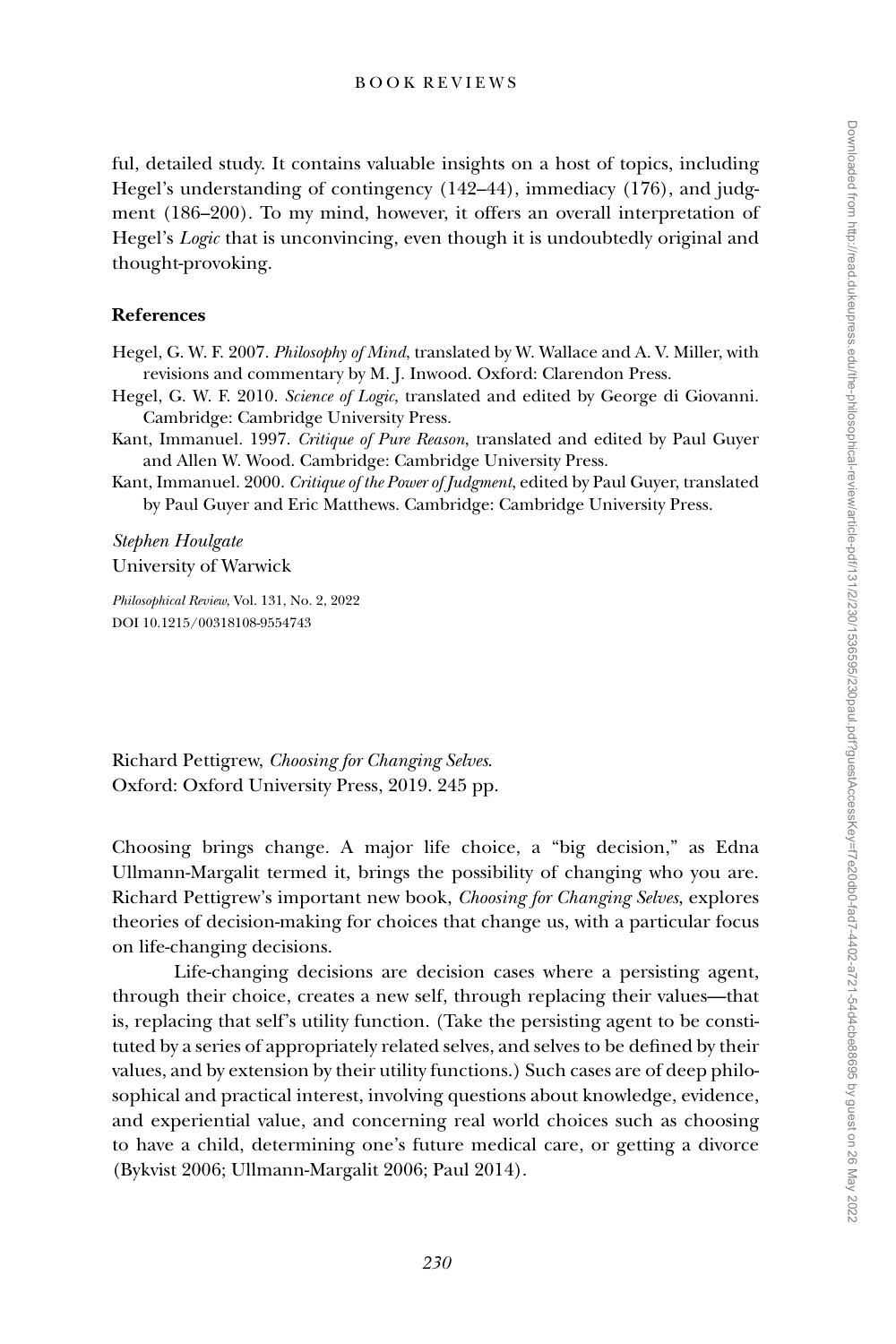The central focus of the book is on cases where an agent, through her life-changing choice, replaces her utility function. If your values change as the result of your choice, which values govern your action? Your values at the time of your choice (your *ex ante values*)? Or your values at the time of the outcome of your choice (your *ex post values*)?

Spelled out in terms of the metaphysics of selves: at  $t_1$ , the agent is realized by her *ex ante self*, whose values are defined with utility function  $U_1$ . This self deliberates, and chooses to act in a way that leads to changes in  $U_1$ . By changing herself in this way, she realizes her *ex post self* at t<sub>2</sub>, a new self with new values defined by utility function  $U_2$ . If these value changes go "all the way down," there is no way to choose that is consistent with both  $U_1$  and  $U_2$ . Take a person who, at  $t_1$ , highly values being child-free, as defined by her utility function  $U_1$ , and does not value being a parent. However, if she becomes a parent at t<sub>2</sub>, she will highly value that state (using utility function  $U_2$ ). Traditional decision theory requires that, to choose rationally, she must choose in accordance with her values. In such a case, which self's values should determine her choice?

As Pettigrew demonstrates with clear, elegant prose and mathematical precision, given a small set of reasonable assumptions, making these choices rationally requires one to modify orthodox expected utility theory. Blending formal epistemology with the metaphysics of selves and persisting agents, he proposes a new theory of rational choice for persisting agents.

His solution, in brief, is that one should choose in accordance with a weighted general value function  $(U_G)$  that is the amalgamation of the local functions  $U_1, U_2, \ldots, U_n$  of one's *n* selves—that is, an amalgamation of the value functions of all the past, present, and future selves that compose the life of the agent. Inspired by the work of Derek Parfit and others, he develops and defends an account of  $U_G$  as a weighted average of the local utility functions of the different selves that compose the persisting agent over time, where the weights are determined by sacrifices made by local selves, psychological connectedness, and the degree of shared values.

A key move in Pettigrew's argument for  $U_G$  is to treat the rationality of choosing for changing selves as a judgment aggregation problem, where the credences and utilities of distinct selves are aggregated. This move is modeled explicitly on the literature for collective decision-making. Chapter 5 nicely develops the way the weak reflection principle applies in cases of credal (or value) change, showing how principles for credences about objective chances depend on the structure of the situation. In particular, in certain types of collective knowledge and peer disagreement contexts (Titelbaum and Kopec 2009), rationality can dictate how a person should incorporate facts about the credences of other persons into their own credences.

Drawing heavily on an analogy between a person's relations to other people and one's current self's relations to one's past and future selves, Petti-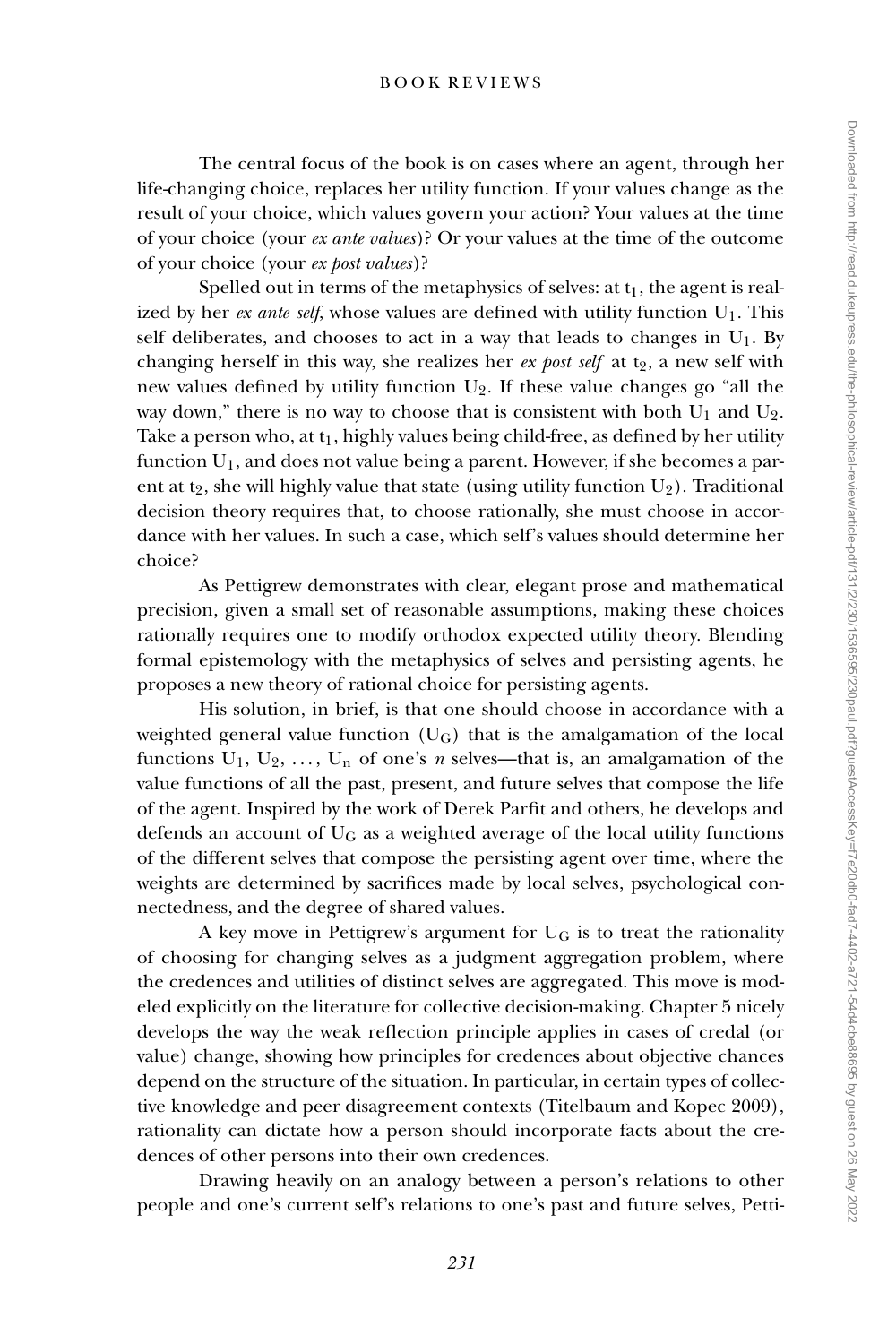grew then claims that facts about the utilities of one's different selves should be taken into account in contexts of self-change, using collective norms to calculate the local utilities of past, present, and future selves and incorporate them into a general utility function.<sup>1</sup> The result is Pettigrew's solution to the problem of choosing for changing selves: credences and utilities of distinct selves (on analogy to cases of collective decision-making involving distinct persons) are weighted and aggregated to determine a general value function  $(U_G)$ , and when an agent makes a life-changing decision, they should maximize their utilities in accordance with UG.

I found this systematic approach enlightening and fascinating. The mathematical treatment of utility functions as applied to the question of selfchange, set in the context of contemporary formal epistemology, is especially valuable. The book is packed with interesting ideas about how to treat utilities for persisting agents, and does an especially good job of weaving these insights into extant discussions of credal change. However, I am not convinced by Pettigrew's solution. Space is limited, so I will only discuss two objections.

First, why think that the relations and requirements for how we treat other people ("collective norms") should govern the way we treat our other selves? Pettigrew takes the premise to be obviously true. I am skeptical. In fact, there is excellent evidence that, in important contexts, we treat our own selves more harshly than we treat other people (Crockett et al. 2014).

A related question concerns the weights we assign to selves. Pettigrew defends a "principle of minimal mutilation," placing special emphasis on the sacrifices one's past selves have made. But why should my past selves be treated with such deference? I see no reason now to place *any* weight at all on my five-year-old self's dislike for well-aged tawny port, or for that matter, on my twenty-year-old self's facile romantic attractions, no matter how many sacrifices those selves made for me. I want the freedom to dispense with my past mistakes, to start anew, to throw off the shackles of my former selves.

The second objection runs deeper. Pettigrew's approach requires us to make meaningful intraself utility comparisons. The utility function  $(U_1)$  of the ex ante self must be comparable to the utility function  $(U_2)$  of the ex post self, or if  $U_1$  and  $U_2$  are incompatible, we must be able to scale them in order for utility changes to be meaningful. (By analogy, if I tell you that it was 25 degrees outside at  $t_1$ , but that it is now 35 degrees at  $t_2$ , this is meaningful only if (1) you know the temperature scales I am using, and (2) you can convert values in one to values in another. Warming from 25°F to 35°F is not the same as warming from  $25^{\circ}$ F to  $35^{\circ}$ C.)

Pettigrew addresses this problem by drawing on extant models of interself utility comparisons, and develops a very beautiful solution for intraself comparisons: the "matching intervals solution." This method allows one to set

1. The order of aggregation is "ex post," as defined on pp. 50–51.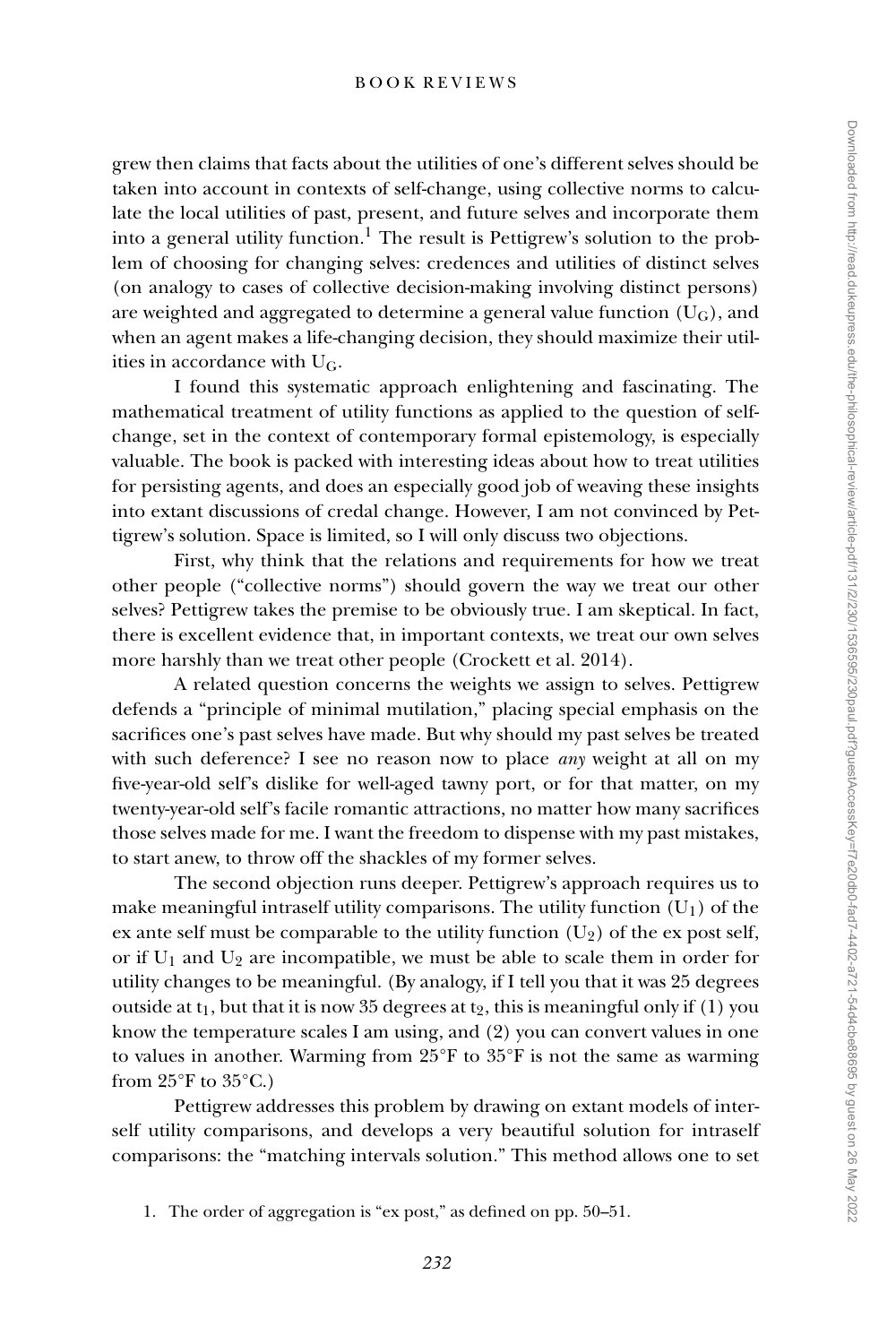the zero and unit of the scale for different utility functions of one's different selves in order to ensure that the functions are comparable. Assuming (!) for the sake of discussion that all relevant incompatibilities can be resolved by scaling, we can make meaningful comparisons between our current and future (or counterfactual) selves as long as we can compare the right intervals. The solution requires an individual to be able to determine and compare differences between their current utilities for pairs of outcomes  $(o<sub>1</sub>, o<sub>2</sub>)$  to differences between a current utility for  $o_2$  and their future (or counterfactual) utility for o2.

Unfortunately, the problem of incomparable value functions resurfaces when Pettigrew considers transformative choices. An agent makes a transformative choice when their ex ante self, with utility function  $U_1$ , chooses to act in a way that replaces their current utility function, in effect, creating an ex post self at t<sub>2</sub> with a new (incompatible) utility function  $U_2$ .

When you choose to transform, your choice will create a new self, with a new utility function. To evaluate the desirability of this choice, you must compare the utilities assigned to the outcomes by your new self with the utilities assigned to the outcomes by your old self. For the comparison to be meaningful, the utilities of these selves must be comparable. (For example, the way you'd value parenthood when you're child-free [using  $U_1$ ] is different from the way you'd value parenthood as a parent [using  $U_2$ ]. To meaningfully interpret this difference,  $U_1$  and  $U_2$  must be comparable.)

The intuitive way we try to compare utilities across selves is by prospectively assessing the utilities of our future selves. If you know what it would be like to be some future self, you can imagine yourself this way, empathically assess your utilities (and scale if needed), and meaningfully compare this utility to your current utility.

The trouble is that, in transformative cases, we cannot simply imaginatively evolve ourselves forward in order to empathize with our future selves in this way. We lack the necessary prospective abilities. Pettigrew's solution to this problem is to substitute other-based testimony about utility changes, drawn from social-scientific research on people who are relevantly like you.

However, if we are to be justified in relying on other-based testimony about utility change when we are considering a class of cases involving the possibility of incomparable utility functions across our different selves, we must know that the reported utilities are comparable. Unfortunately, the problem of incomparable value functions infects the interpretation of existing empirical results (Paul and Healy 2018).

In brief: in randomized controlled trials (RCTs), utility changes are measured by comparisons (of average results) between a treatment group and a control group. In the cases of interest, over a fixed period of time, members of the treatment group undergo transformative experiences. Members of the control group do not. All else is held fixed. After the experience, utility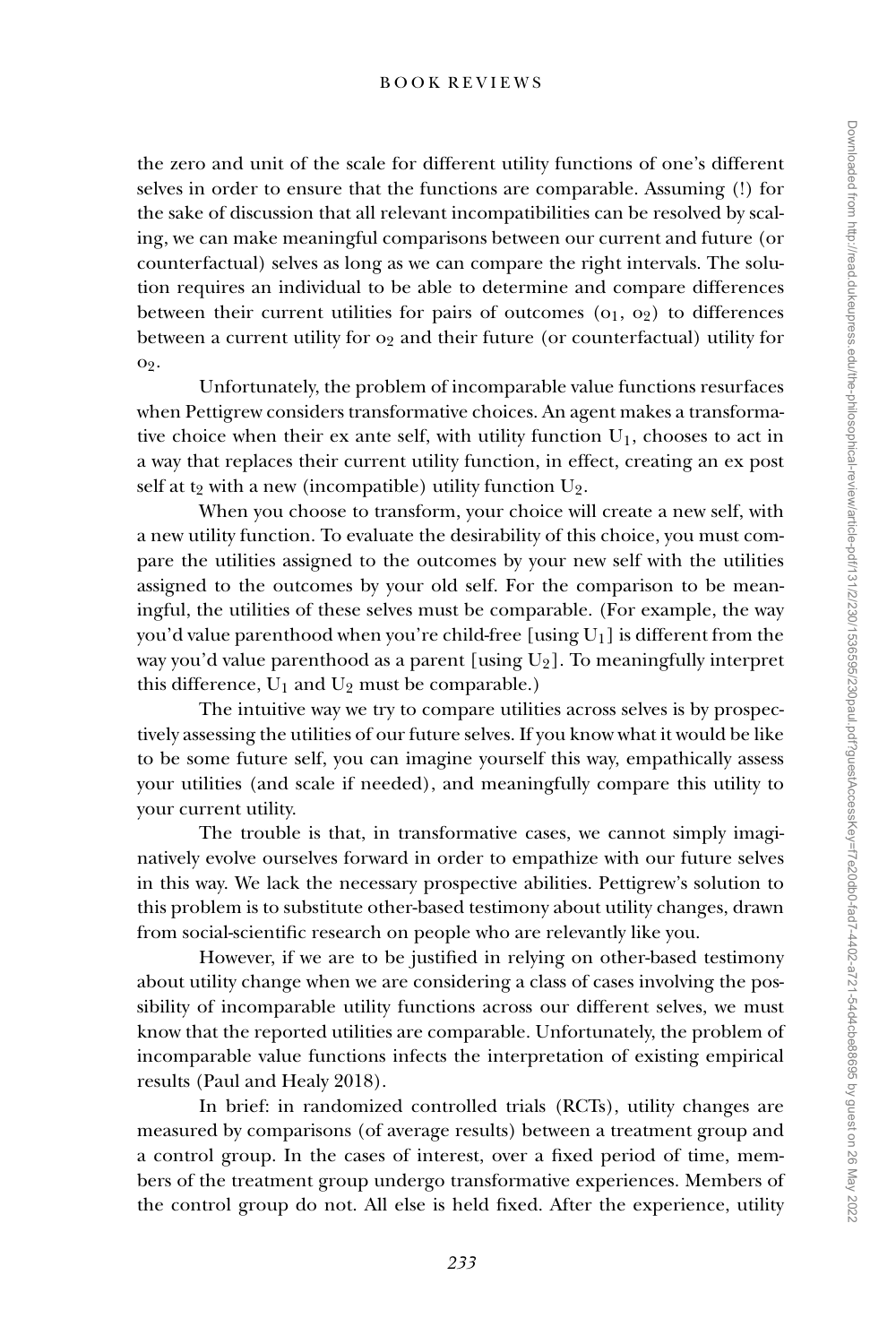changes of members of the treatment group are measured and compared to utility changes (if any) of members of the control group. On the assumption that the relevant utility comparisons are meaningful, any differences in (average) utility between the two groups can be seen as a measure of the impact of the transformative experience.

But we cannot assume meaningfulness. A version of the problem of intrapersonal incomparability arises for the selves of the treatment group before and after their treatment (before and after the transformative experience). In these studies, the utilities of treated subjects are compared at  $t_1$ , before (ex ante) the "treatment" (the transformation) and at  $t_2$ , after the treatment (ex post). By definition, transformation involves utility function replacement. If the subjects' ex post utility functions are not comparable to their ex ante utility functions, comparisons of their ex ante utilities with their ex post utilities will not be meaningful.

You might hope that the problem can surmounted, for the important comparison in these studies is at  $t_2$ , between the ex post utilities of the treatment group and the ex post utilities of the control group. But the problem remains. For an RCT, the meaningfulness of the ex post comparison between the control group and the treatment group relies on matching the two groups before the treatment is applied, and then assuming this match carries forward throughout the experimental procedure. (The need for such a match stems from empirical constraints concerning the use of counterfactuals, and derives from what social scientists term "the fundamental identity problem.") The change in utility functions destroys the match, destroying inferences relying on comparability.

In brief, *ex post comparability between the utilities of treatment and control groups can fail, and for precisely the same reason as comparability between the utilities of one's current and counterfactual selves can fail*.

There is much more to engage with in Pettigrew's absorbing book than I can treat in this short review. My objections notwithstanding, there is no question that it makes a major contribution to the literature. It is filled with insightful ideas and new connections. It breaks new ground by developing a systematic mathematical theory of the role and relationships between the utility functions of selves (the existing literature focuses almost solely on credence functions), and by applying this mathematical approach to the range of metaphysical and epistemological issues that arise when choosing for changing selves. It is a model of clarity and precision. As such, *Choosing for Changing Selves* is essential reading for anyone interested in decision theory, practical reasoning, agent persistence and change, temporal discounting, and personal identity.